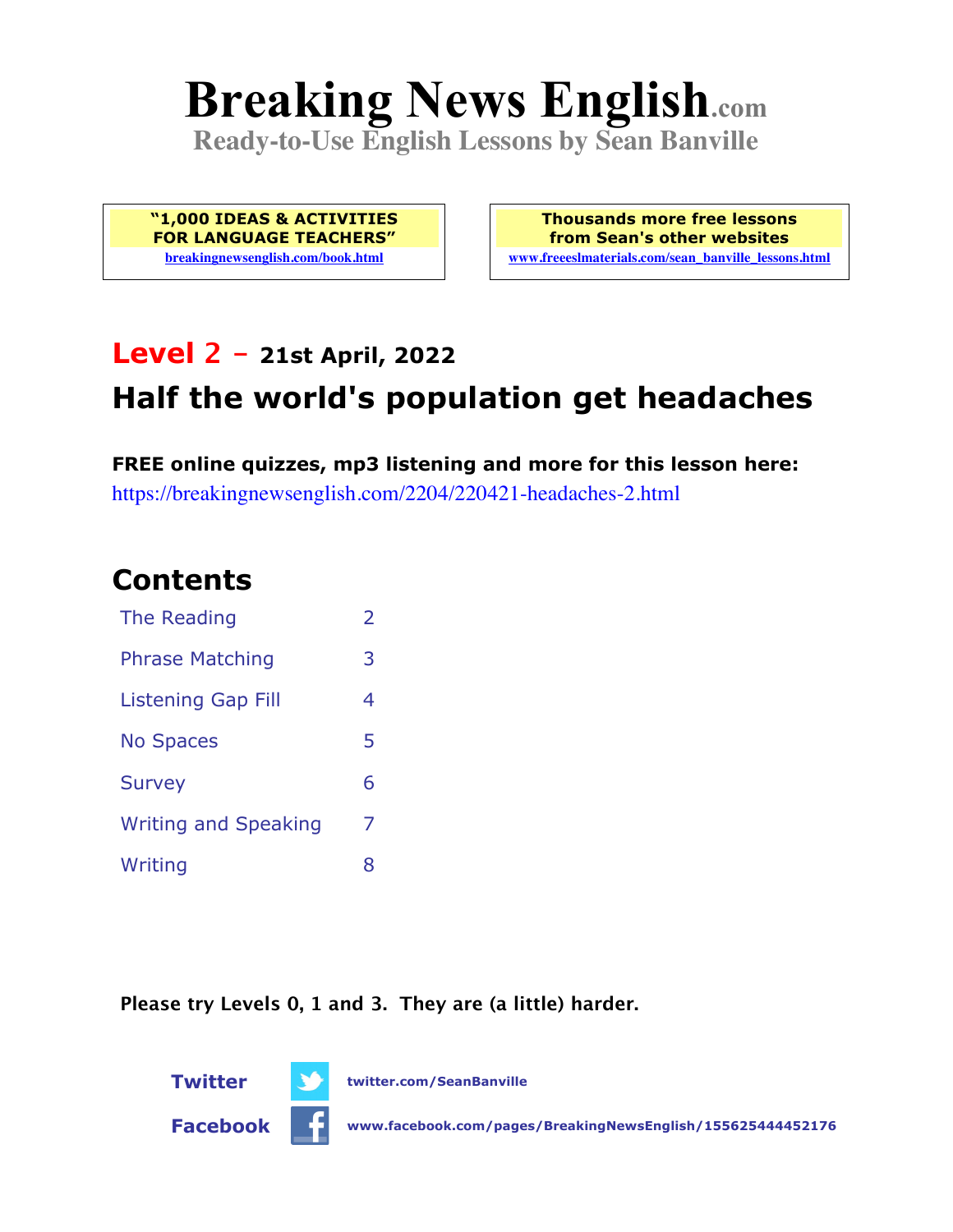#### **THE READING**

From https://breakingnewsenglish.com/2204/220421-headaches-2.html

 Many people get headaches. A new report says over half of us get them. Researchers from a university in Norway looked at 357 different studies on headaches from 1961 to 2020. The studies were mainly from rich countries. They included data on general headaches, migraines, and headaches from tension. The researchers said that 52 per cent of people in their study had some kind of headache every year. The lead researcher, Lars Jacob Stovner, was surprised that so many people got headaches. The report is published in "The Journal of Headache and Pain".

 The researchers found that women get more headaches than men. They said 17 per cent of women get migraines, compared to 9 per cent of men. Six per cent of women get headaches on 15 or more days a month, this number is three per cent for men. Mr Stovner said headaches are common worldwide and can be very painful. He said more people are getting headaches, and that migraine rates are increasing." He called for more research "to analyze the different causes of headaches and to target prevention and treatment more effectively".

Sources: https://www.**sciencealert.com**/over-50-of-world-s-population-is-likely-affected-by-this-healthdisorder-every-year https://www.**upi.com**/Health\_News/2022/04/12/headaches-half-world/2751649783764/ https://www.**washingtonpost.com**/health/2022/04/17/headache-disorders-migraines/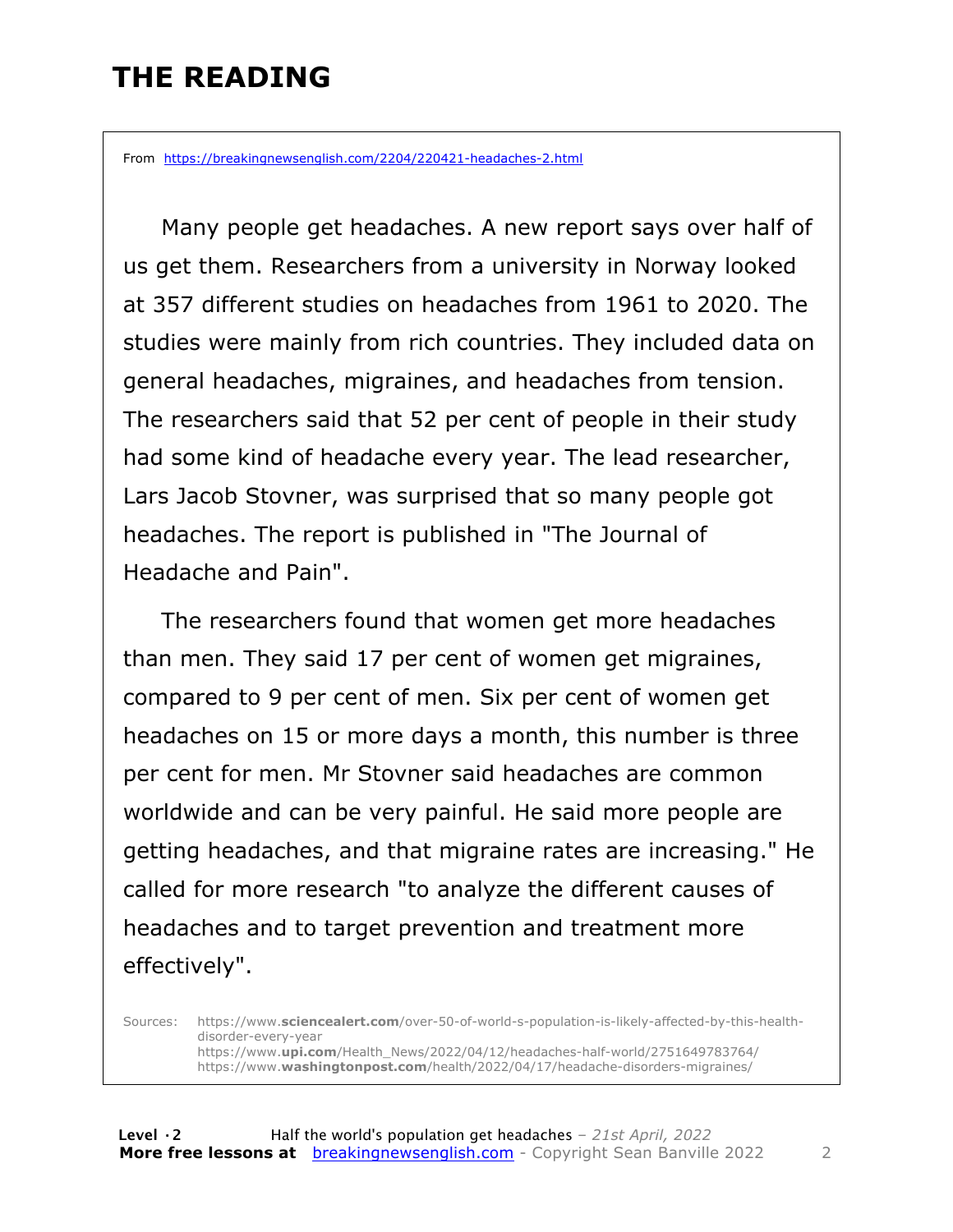## **PHRASE MATCHING**

From https://breakingnewsenglish.com/2204/220421-headaches-2.html

#### **PARAGRAPH ONE:**

- 1. Many people
- 2. over half of
- 3. 357 different studies
- 4. The studies were mainly
- 5. headaches from
- 6. their study had some kind of
- 7. surprised that so many
- 8. The Journal of Headache

#### **PARAGRAPH TWO:**

- 1. women get more headaches
- 2. They said 17 per cent of
- 3. Six per cent of women
- 4. this number is three per cent
- 5. headaches are common
- 6. migraine rates
- 7. the different causes
- 8. target prevention and
- a. headache every year
- b. on headaches
- c. and Pain
- d. us get them
- e. people got headaches
- f. tension
- g. get headaches
- h. from rich countries
- a. for men
- b. are increasing
- c. treatment
- d. get headaches
- e. of headaches
- f. worldwide
- g. than men
- h. women get migraines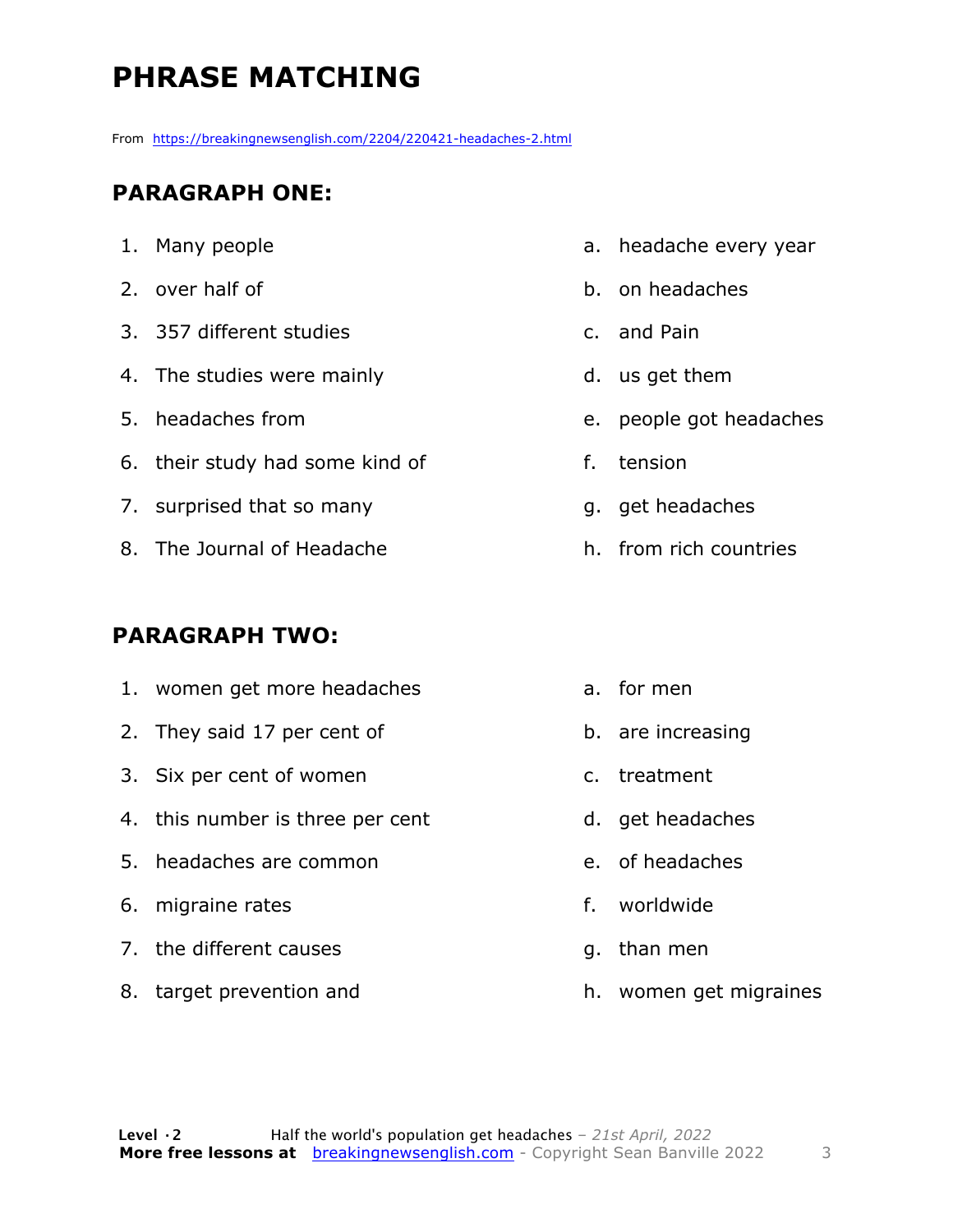#### **LISTEN AND FILL IN THE GAPS**

From https://breakingnewsenglish.com/2204/220421-headaches-2.html

Many people get headaches. A new report says (1) \_\_\_\_\_\_\_\_\_\_\_\_\_\_\_\_\_\_\_ us get them. Researchers from a university in Norway looked at  $357$   $_{(2)}$ headaches from 1961 to 2020. The studies were mainly from rich countries. They (3) \_\_\_\_\_\_\_\_\_\_\_\_\_\_\_\_\_\_\_\_\_\_\_\_\_\_ general headaches, migraines, and headaches from tension. The researchers said that 52 per cent of people (4) \_\_\_\_\_\_\_\_\_\_\_\_\_\_\_\_\_\_\_\_\_\_ had some kind of headache every year. The lead researcher, Lars Jacob Stovner, was surprised that (5) \_\_\_\_\_\_\_\_\_\_\_\_\_\_\_\_\_\_\_\_\_\_\_\_\_\_\_ got headaches. The report (6) \_\_\_\_\_\_\_\_\_\_\_\_\_\_\_\_\_\_\_\_\_\_\_\_\_\_\_\_\_ "The Journal of Headache and Pain".

The researchers found that women (7) \_\_\_\_\_\_\_\_\_\_\_\_\_\_\_\_\_\_\_ than men. They said 17 per cent of women get migraines, (8) \_\_\_\_\_\_\_\_\_\_\_\_\_\_\_\_\_\_\_ per cent of men. Six per cent of women get headaches on 15 or more (9) \_\_\_\_\_\_\_\_\_\_\_\_\_\_\_\_\_\_\_\_\_, this number is three per cent for men. Mr Stovner said headaches are common worldwide and can (10) example and the said more people are getting headaches, and (11) \_\_\_\_\_\_\_\_\_\_\_\_\_\_\_\_\_\_\_ are increasing." He called for more research "to analyze the different causes of headaches (12) \_\_\_\_\_\_\_\_\_\_\_\_\_\_\_\_\_\_\_\_\_\_\_\_\_\_\_\_ prevention and treatment more effectively".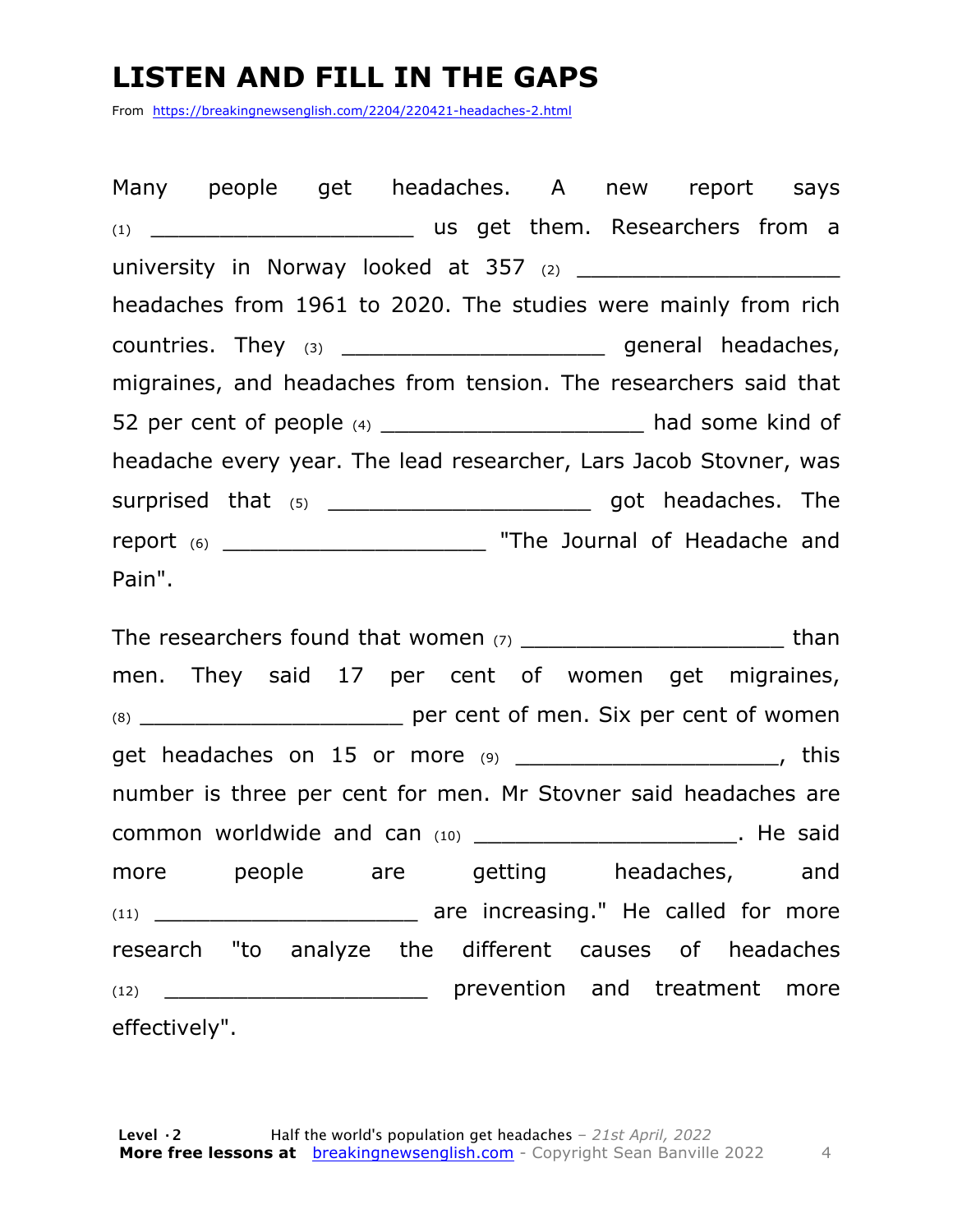# **PUT A SLASH ( / )WHERE THE SPACES ARE**

From https://breakingnewsenglish.com/2204/220421-headaches-2.html

Manypeoplegetheadaches.Anewreportsaysoverhalfofusgetthem.Re searchersfromauniversityinNorwaylookedat357differentstudiesonh eadachesfrom1961to2020.Thestudiesweremainlyfromrichcountrie s.Theyincludeddataongeneralheadaches,migraines,andheadachesf romtension.Theresearcherssaidthat52percentofpeopleintheirstudy hadsomekindofheadacheeveryyear.Theleadresearcher,LarsJacobS tovner,wassurprisedthatsomanypeoplegotheadaches.Thereportisp ublishedin"TheJournalofHeadacheandPain".Theresearchersfoundth atwomengetmoreheadachesthanmen.Theysaid17percentofwomen getmigraines,comparedto9percentofmen.Sixpercentofwomengeth eadacheson15ormoredaysamonth,thisnumberisthreepercentforme n.MrStovnersaidheadachesarecommonworldwideandcanbeverypai nful.Hesaidmorepeoplearegettingheadaches,andthatmigrainerates areincreasing."Hecalledformoreresearch"toanalyzethedifferentcau sesofheadachesandtotargetpreventionandtreatmentmoreeffectivel

y".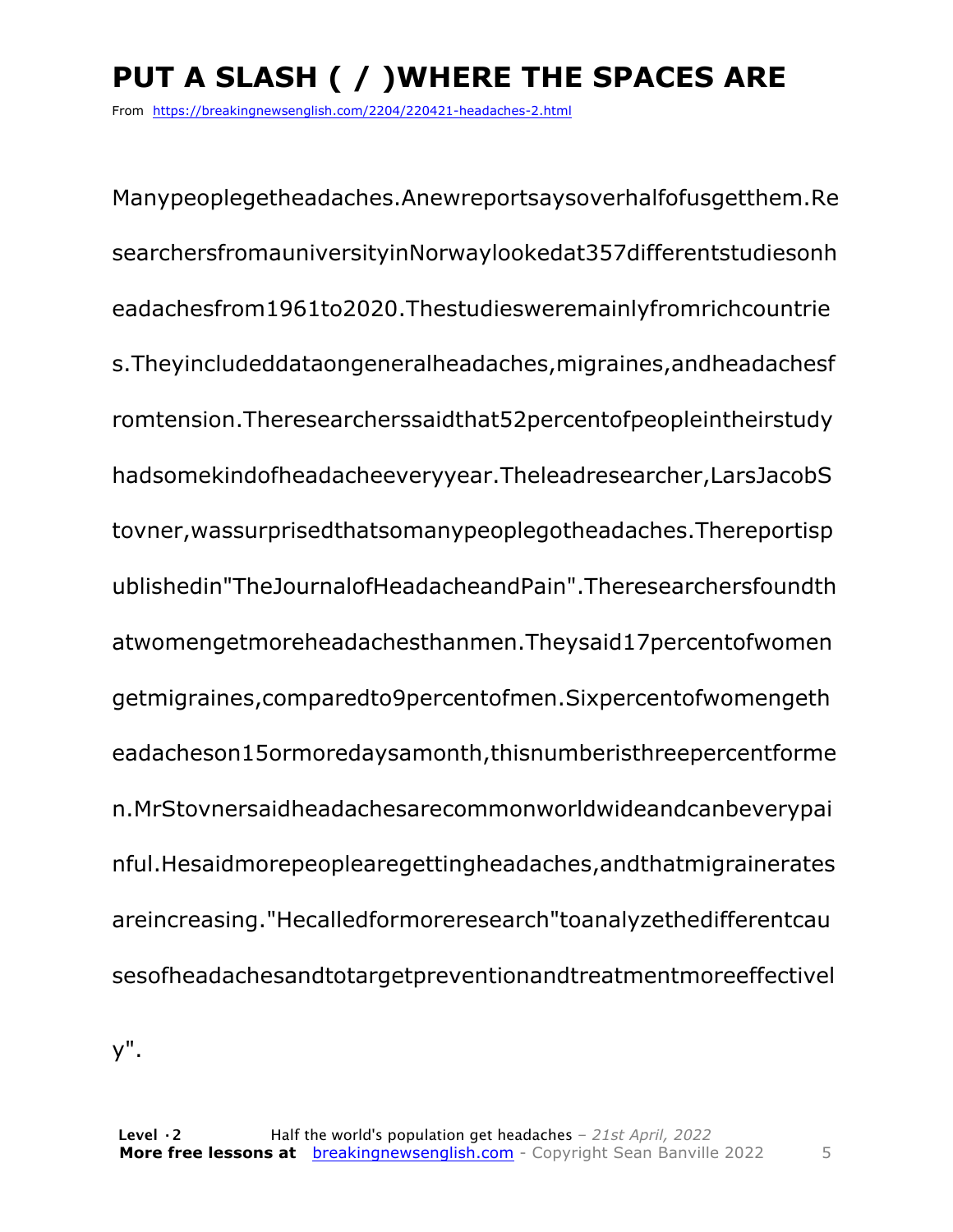## **HEADACHES SURVEY**

From https://breakingnewsenglish.com/2204/220421-headaches-2.html

Write five GOOD questions about headaches in the table. Do this in pairs. Each student must write the questions on his / her own paper.

When you have finished, interview other students. Write down their answers.

|      | STUDENT 1 | STUDENT 2 | STUDENT 3 |
|------|-----------|-----------|-----------|
| Q.1. |           |           |           |
| Q.2. |           |           |           |
| Q.3. |           |           |           |
| Q.4. |           |           |           |
| Q.5. |           |           |           |

- Now return to your original partner and share and talk about what you found out. Change partners often.
- Make mini-presentations to other groups on your findings.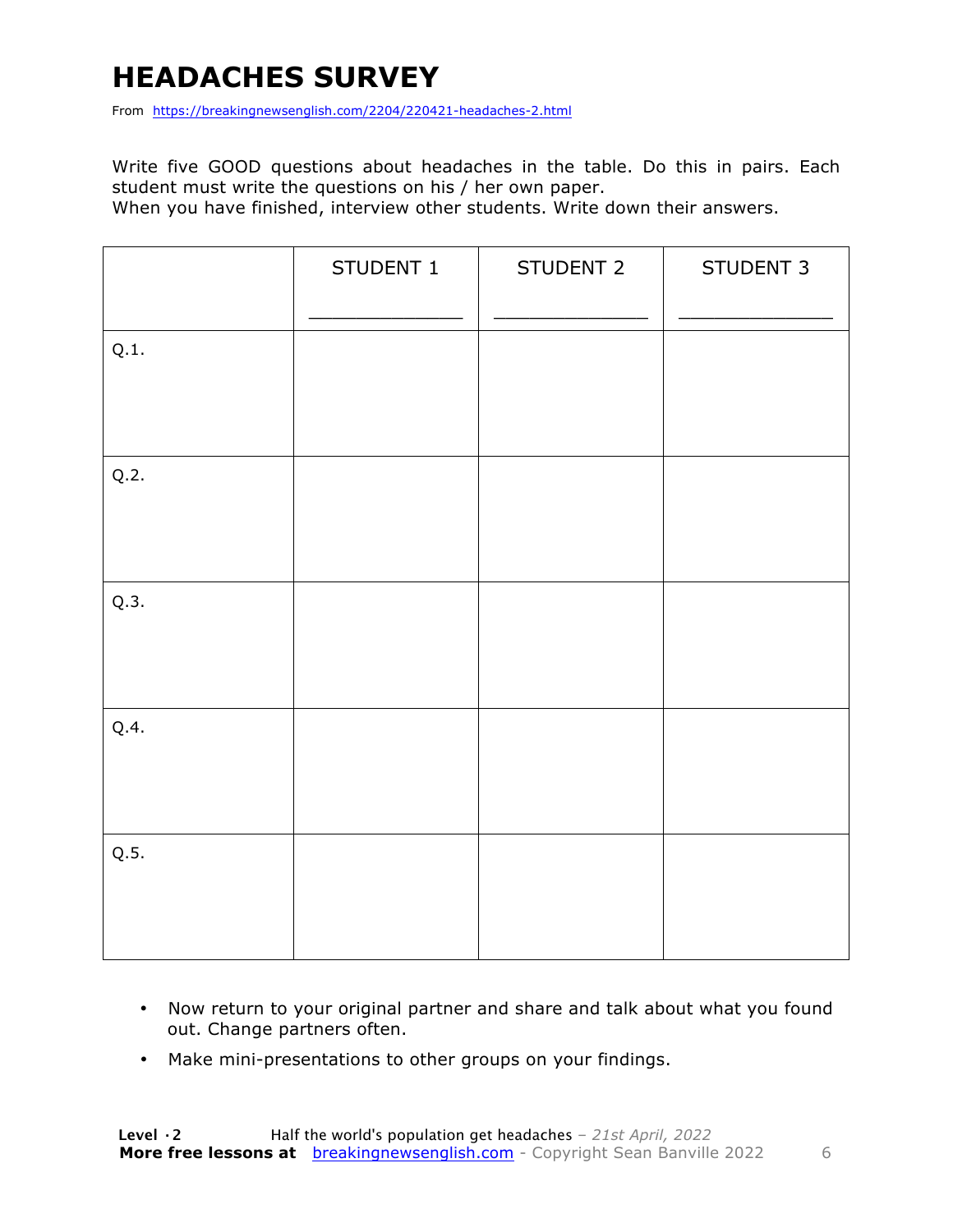#### **WRITE QUESTIONS & ASK YOUR PARTNER(S)**

Student A: Do not show these to your speaking partner(s).

*Half the world's population get headaches – 21st April, 2022* More free lessons at breakingnewsenglish.com

#### **WRITE QUESTIONS & ASK YOUR PARTNER(S)**

-----------------------------------------------------------------------------

Student B: Do not show these to your speaking partner(s).

| a) |  |  |
|----|--|--|
| b) |  |  |
| c) |  |  |
| d) |  |  |
| e) |  |  |
| f) |  |  |
|    |  |  |